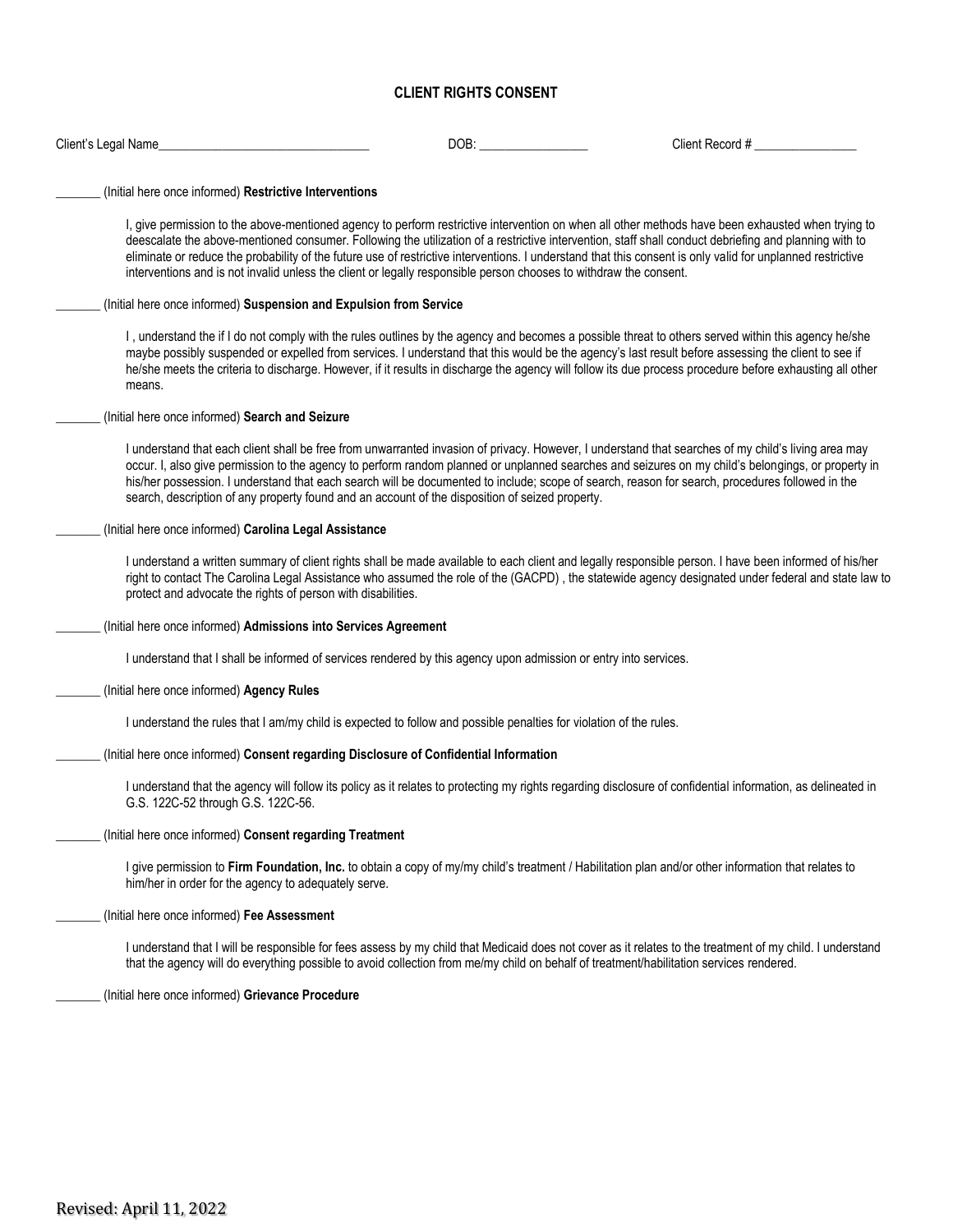I understand that I/my child has the right disclose any grievances that he/she may have as it relates to the agency. I understand that **Firm Foundation, Inc.** will be provided a description of the assistance that the agency will be provided. I understand that the agency will be provided the results of any grievance submitted on behalf of my/my child. I understand that he/she will be given a chance to dispute the results of his/her grievance if the findings are not to his/her satisfaction. I understand that I can contact Carolina Legal Assistance who replaced (GACPD)/or the Local Mental Health LME.

\_\_\_\_\_\_\_ (Initial here once informed) **Informed of Client Rights**

I understand and have been informed of and received a copy of the Client Rights handbook, which includes information on Client's Rights, HIPPA, and Privacy and Confidentiality. I understand the consent forms are valid unless the client or legally responsible person chooses to withdraw the consent. I have received, and had been explained my Rights to Privacy. **Firm Foundation, Inc.** gave me a copy of the Client Rights handbook and I understand these rights, which are designed to protect the privacy of me/ and/or my child.

\_\_\_\_\_\_\_ (Initial here once informed) **Social Integration**

I give **Firm Foundation, Inc.** my permission to allow my child to participate in appropriate and generally acceptable social interactions and activities with other clients and non-client members of the community. My child shall not be prohibited from such social interactions unless restricted in writing in the client record in accordance with G.S. 122C-62 (e).

\_\_\_\_\_\_\_ (Initial here once informed) **Emergency Medical Treatment**

I give **Firm Foundation, Inc.** my permission to seek emergency care for my child from a hospital or physician. I also give **Firm Foundation, Inc.** the consent to seek and sign consent for preventive and emergency medical care for my child in my absence. It is understood that **Firm Foundation, Inc.** will attempt to contact me, or another designated responsible adult as soon as possible in the event of an emergency.

\_\_\_\_\_\_\_ (Initial here once informed) **Disaster and Risk Management Plan**

I have been informed and received a copy **Firm Foundation, Inc.** Disaster Preparedness Plan and Risk Management Practices. I understand the consent forms are valid unless the client or legally responsible person chooses to withdraw the consent.

\_\_\_\_\_\_\_ (Initial here once informed) **Financial Release**

I have been informed and received a copy **Firm Foundation, Inc.** may use confidential information about me to bill and be paid for services. I hereby consent **Firm Foundation, Inc.** to release information to NC TRACKS (the State of NC managed care vendor) and/or the referring Area Program.

\_\_\_\_\_\_\_ (Initial here once informed) **Transport**

I have been informed and received a copy **Firm Foundation, Inc.** to provide transportation to my child, and agree to hold **Firm Foundation, Inc.** harmless for any accident/injury that results from the provision of transportation.

I understand that, with certain exceptions, I have the right to revoke this authorization at any time. If not revoked earlier, this consent shall be valid for one year from the signed unless otherwise indicated below:

Signature of Client or Legal Guardian Date Signature of Agency Representative Date

Federal health privacy law (45 C.F.R. Parts 160, 164), the federal drug and alcohol confidentiality law (42 C.F.R. Part 2), and the state confidentiality law governing mental health developmental disabilities and substance abuse services (G.S. 122C)

\_\_\_\_\_\_\_\_\_\_\_\_\_\_\_\_\_\_\_\_\_\_\_\_\_\_\_\_\_\_\_\_\_ \_\_\_\_\_\_\_\_\_\_\_\_\_\_ \_\_\_\_\_\_\_\_\_\_\_\_\_\_\_\_\_\_\_\_\_\_\_\_\_\_\_\_\_\_\_\_\_ \_\_\_\_\_\_\_\_\_\_\_\_\_\_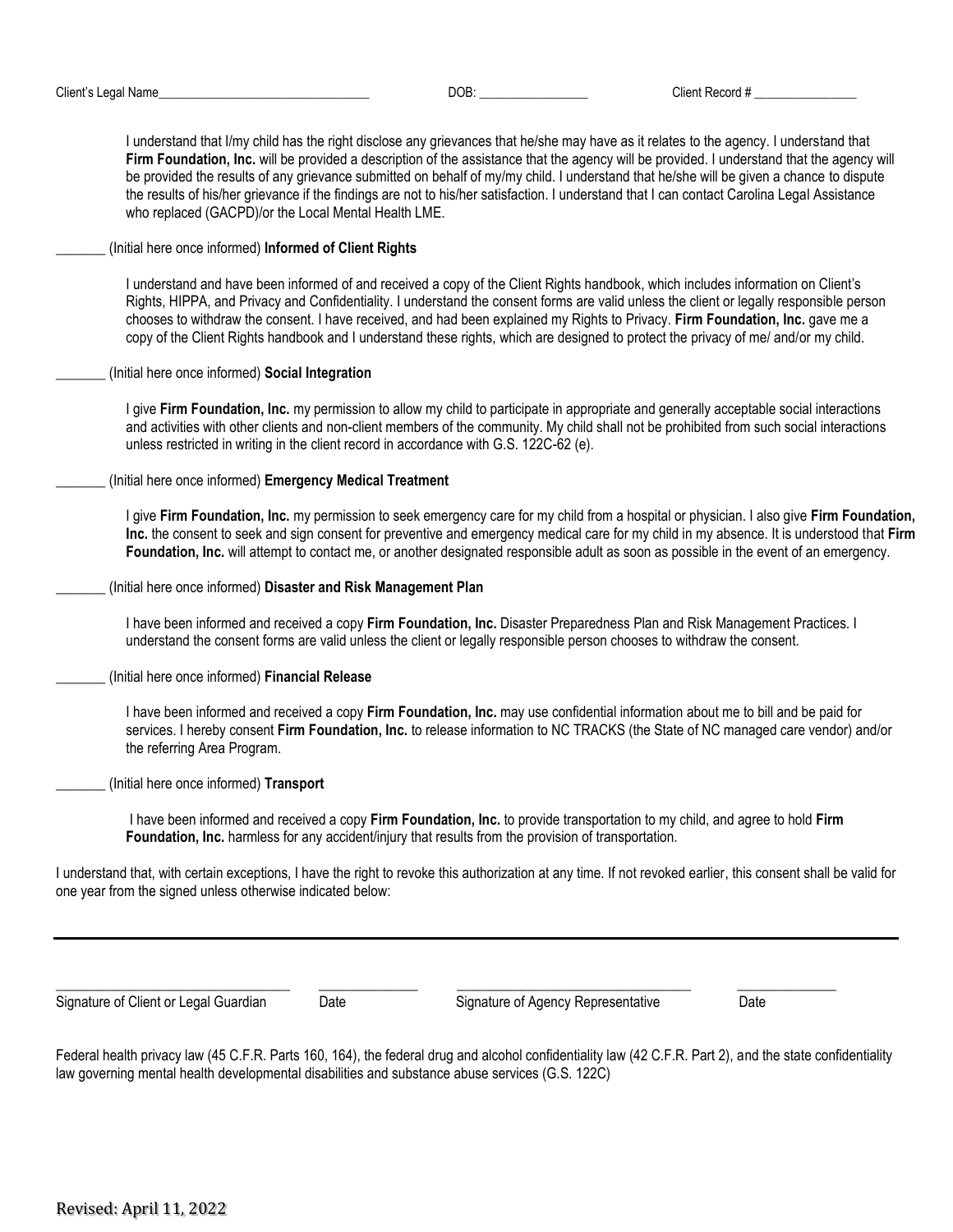#### **EMERGENCY CONTACT FORM**

| <b>EMERGENCY CONTACT PERSON</b>         |  |  |
|-----------------------------------------|--|--|
|                                         |  |  |
|                                         |  |  |
|                                         |  |  |
| <b>EMERGENCY CONTACT PERSON</b>         |  |  |
|                                         |  |  |
|                                         |  |  |
|                                         |  |  |
| PREFERRED LICENSED MEDICAL PROVIDER     |  |  |
|                                         |  |  |
|                                         |  |  |
|                                         |  |  |
|                                         |  |  |
| Notice Regarding Potential Emergencies: |  |  |

I hereby give permission to the staff of Firm Foundation, Inc. to seek routine medical and dental treatment on behalf of the above-named client.

#### **Emergency Medical Treatment:**

In case of sudden illness/accident/emergency, I hereby give permission to the staff of Firm Foundation, Inc. to seek to seek emergency treatment on behalf of the above-named client should the need arise. It is understood that a licensed medical provider and/or hospital emergency room personnel will provide this treatment. In addition, a copy of current medications, known medical conditions and allergies may be released. Efforts will be made to contact a person named below prior to treatment, should this be possible.

The above consent has been read by me or to me and explained to me by an employee of Firm Foundation, Inc. to seek. I agree with the above consents as evidenced by the signature below.

\_\_\_\_\_\_\_\_\_\_\_\_\_\_\_\_\_\_\_\_\_\_\_\_\_\_\_\_\_\_\_\_\_\_\_\_\_\_\_\_\_\_\_\_\_\_\_\_\_ \_\_\_\_\_\_\_\_\_\_\_\_\_\_\_\_\_ \_\_\_\_\_\_\_\_\_\_\_\_\_\_\_\_\_

| Client Signature (If Minor Legal Guardian) |  |  |
|--------------------------------------------|--|--|
|                                            |  |  |

Relationship **Date** 

Firm Foundation Clinician/Authorized Representative Signature Date

\_\_\_\_\_\_\_\_\_\_\_\_\_\_\_\_\_\_\_\_\_\_\_\_\_\_\_\_\_\_\_\_\_\_\_\_\_\_\_\_\_\_\_\_\_\_\_\_\_ \_\_\_\_\_\_\_\_\_\_\_\_\_\_\_\_\_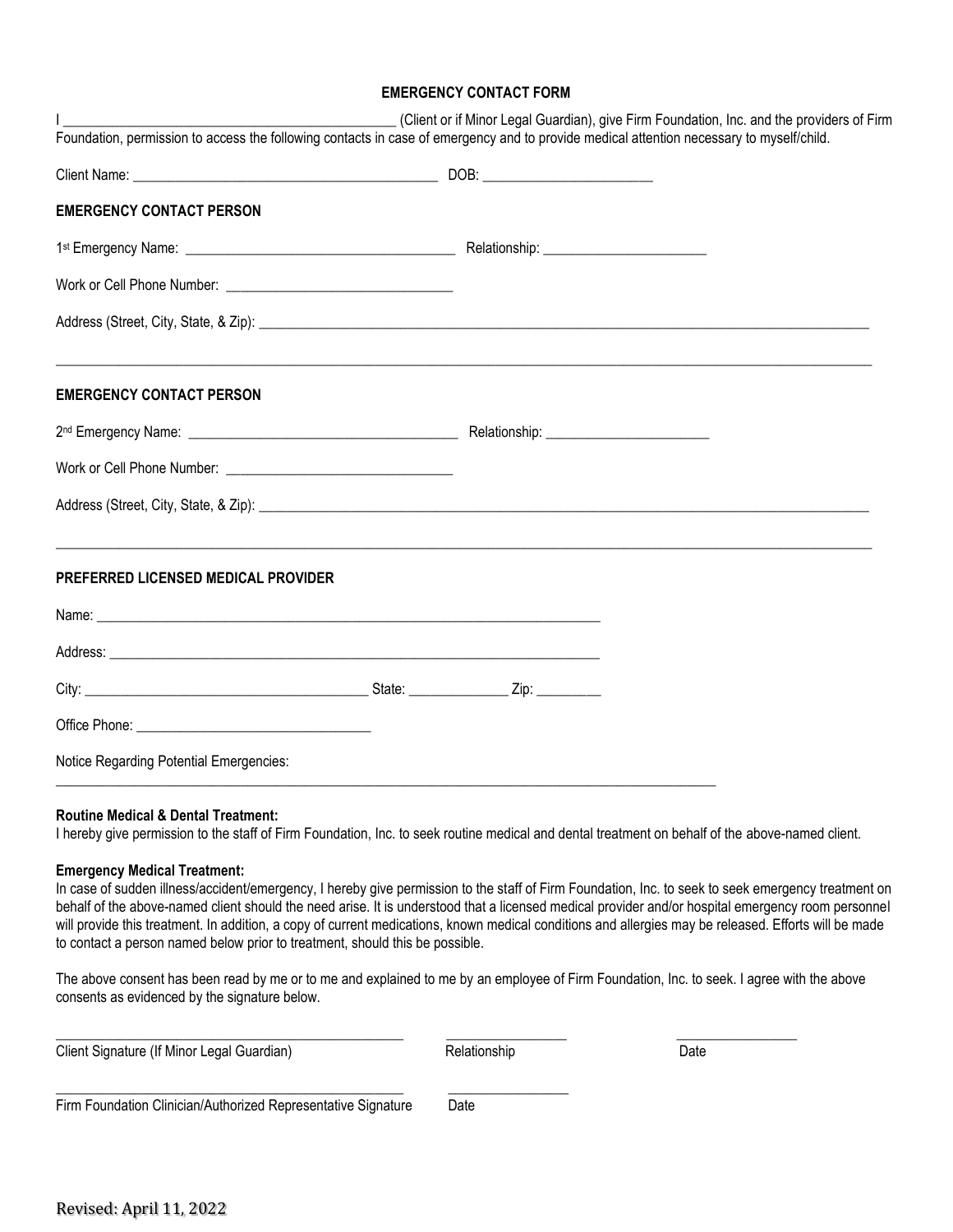#### **PERMISSION FOR ADMINISTERING NON-PRESCRIPTION MEDICATION**

As the physician/parent/guardian/custodian of \_\_\_\_\_\_\_\_\_\_\_\_\_\_\_\_\_\_\_\_\_\_\_\_\_\_\_\_\_\_\_\_\_\_ I agree to allow the staff and foster parents of (Firm Foundation, Inc.) to administer the following non-prescription medications only as needed for periodic treatment of condition as described below:

#### **(Signature of physician is required if the client is currently taking prescription medication)**

### **EXTERNAL**

**Medication For Treatment of**

1. Neosporin or antibiotic ointment Minor burns, cuts, abrasions Minor burns, cuts, abrasions 2. Calamine lotion (with or without Phenol) **Allergic rashes (poison ivy, poison oak, etc.)** 3. Rubbing alcohol **Insect bites** and the second insect bites and the second insect bites and the second insect bites and the second insect bites and the second insect bites and the second insect bites and the second insec 4. Betadine scrubs or soap and water Cleaning area of minor injury

#### **INTERNAL**

- 1. Acetaminophen tablets (Tylenol, Datril, Headaches or minor pain (Panadol, etc.)
- 2. Pepto Bismol liquid and the store of the store of the Upset stomach in the Upset stomach
- 3. Kaopectate liquid Diarrhea
- 4. Chlortumeton tablets Chlorpheninamine (antihistamine) Common cold or minor allergic reaction to insect bites
- 5. Dextromethorphan (lozenge and spray form) Cough
- 6. Cepacol or chloraseptic lozenge Sore throat Sore throat Sore throat Sore throat
- 7. Mineral oil Constipation
- 8. Milk of Magnesia **Constitution** Constitution Constitution Constitution Constitution
- 
- 

9. Benadryl capsules **Allergic reaction (bee stings)** Benadryl capsules Allergic reaction (bee stings) 10. Ipecac syrup Induce vomiting (clear with  $\sim$  10. Ipecac syrup Induce vomiting (clear with  $\sim$  10. (doctor and/or emergency room Before administering)

**Please X out above if your child has a known allergy to any of these medications or you have an objection to the administration of any of these medications.** 

**\_\_\_\_\_\_\_\_\_\_\_\_\_\_\_\_\_\_\_\_\_\_\_\_\_\_\_\_\_\_\_\_\_\_\_\_\_\_\_\_\_\_\_\_\_\_\_\_\_\_\_\_\_\_\_\_\_\_\_\_\_\_\_\_\_\_\_\_\_\_\_\_\_\_ \_\_\_\_\_\_\_\_\_\_\_\_\_\_\_\_\_** Signature of Physician Date **Date of Contract Contract Contract Contract Contract Contract Contract Contract Contract Contract Contract Contract Contract Contract Contract Contract Contract Contract Contract Contract Contr (Signature of Physician is required if client is currently taking prescription medication)**

**\_\_\_\_\_\_\_\_\_\_\_\_\_\_\_\_\_\_\_\_\_\_\_\_\_\_\_\_\_\_\_\_\_\_\_\_\_\_\_\_\_\_\_\_\_\_\_\_\_\_\_\_\_\_\_\_\_\_\_\_\_\_\_\_\_\_\_\_\_\_\_\_\_\_ \_\_\_\_\_\_\_\_\_\_\_\_\_\_\_\_** Signature of Parent, Guardian, or Custodian Date **Canadian Control of Custom Carena** Date Date Date Date Date Date

*Non-prescription medicines are to be administered according to package directions and only for symptoms listed on the package labeling. If symptoms persist, the client physician will be consulted.*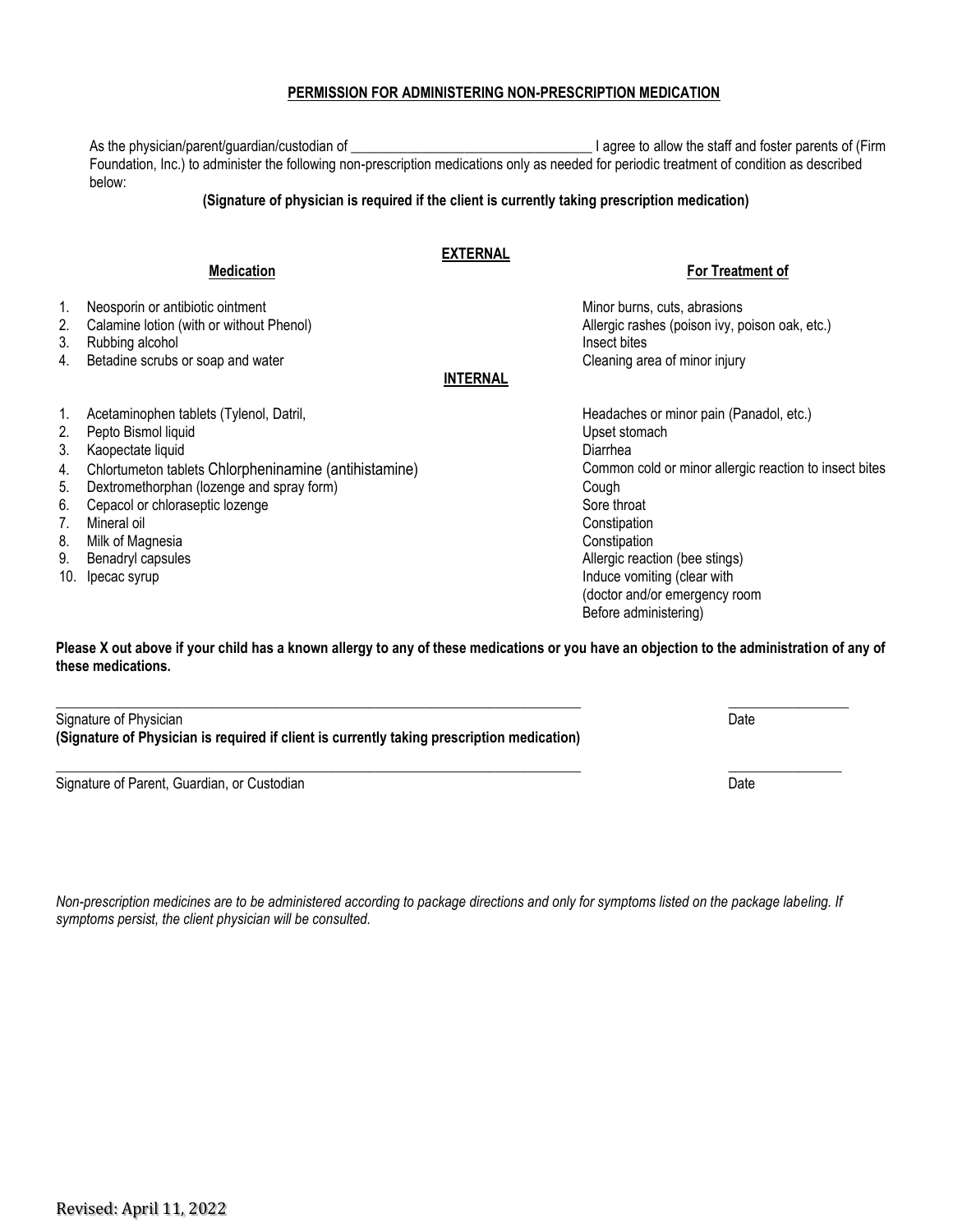#### **VISITATION and CONTACT PLAN**

For each child, state type, time, level of supervision, frequency, duration, location of visits, and transportation arrangements. Revise as often as necessary. If children are separated, also include a plan for sibling visitation. Different forms should be completed when the children have different visitation plans.

| Child(ren) Name(s):                                  |                                                        |
|------------------------------------------------------|--------------------------------------------------------|
|                                                      |                                                        |
|                                                      |                                                        |
|                                                      |                                                        |
| This plan is effective through date:                 |                                                        |
|                                                      |                                                        |
| <b>Supervision Required:</b><br>Yes<br>No            | By Whom:                                               |
|                                                      |                                                        |
|                                                      |                                                        |
| <b>Place of visit:</b>                               |                                                        |
|                                                      |                                                        |
| Frequency of visits:                                 |                                                        |
|                                                      |                                                        |
| Hours:                                               |                                                        |
|                                                      |                                                        |
| Length of visits:                                    |                                                        |
|                                                      |                                                        |
| <b>Transportation Arrangements:</b>                  |                                                        |
|                                                      |                                                        |
|                                                      |                                                        |
| <b>Special Considerations:</b>                       |                                                        |
|                                                      |                                                        |
|                                                      |                                                        |
|                                                      |                                                        |
| <b>Phone Calls Allowed:</b><br>Yes<br>N <sub>0</sub> |                                                        |
| <b>Monitoring Needed:</b><br>With Whom:              | Yes<br>N <sub>o</sub>                                  |
|                                                      |                                                        |
| <b>Monitoring Needed:</b>                            | Yes<br>N <sub>o</sub>                                  |
|                                                      |                                                        |
|                                                      |                                                        |
|                                                      |                                                        |
| <b>Mail/Email Allowed:</b><br>N <sub>0</sub><br>Yes  |                                                        |
| From Whom:<br><b>Monitoring Needed:</b>              | Yes<br>N <sub>0</sub>                                  |
| <b>Monitoring Needed:</b>                            | Yes<br>N <sub>0</sub>                                  |
| <b>Send All Mail/Email to:</b>                       |                                                        |
|                                                      |                                                        |
|                                                      |                                                        |
| Signatures:                                          |                                                        |
|                                                      |                                                        |
| Parent(s): $\_\_$                                    | Date: $\frac{1}{\sqrt{1-\frac{1}{2}}\cdot\frac{1}{2}}$ |
|                                                      | Date: $\frac{1}{\sqrt{1-\frac{1}{2}}\cdot\frac{1}{2}}$ |
| Others:                                              | Date:                                                  |

DSS-5242 (02/06) Family Support and Child Welfare Service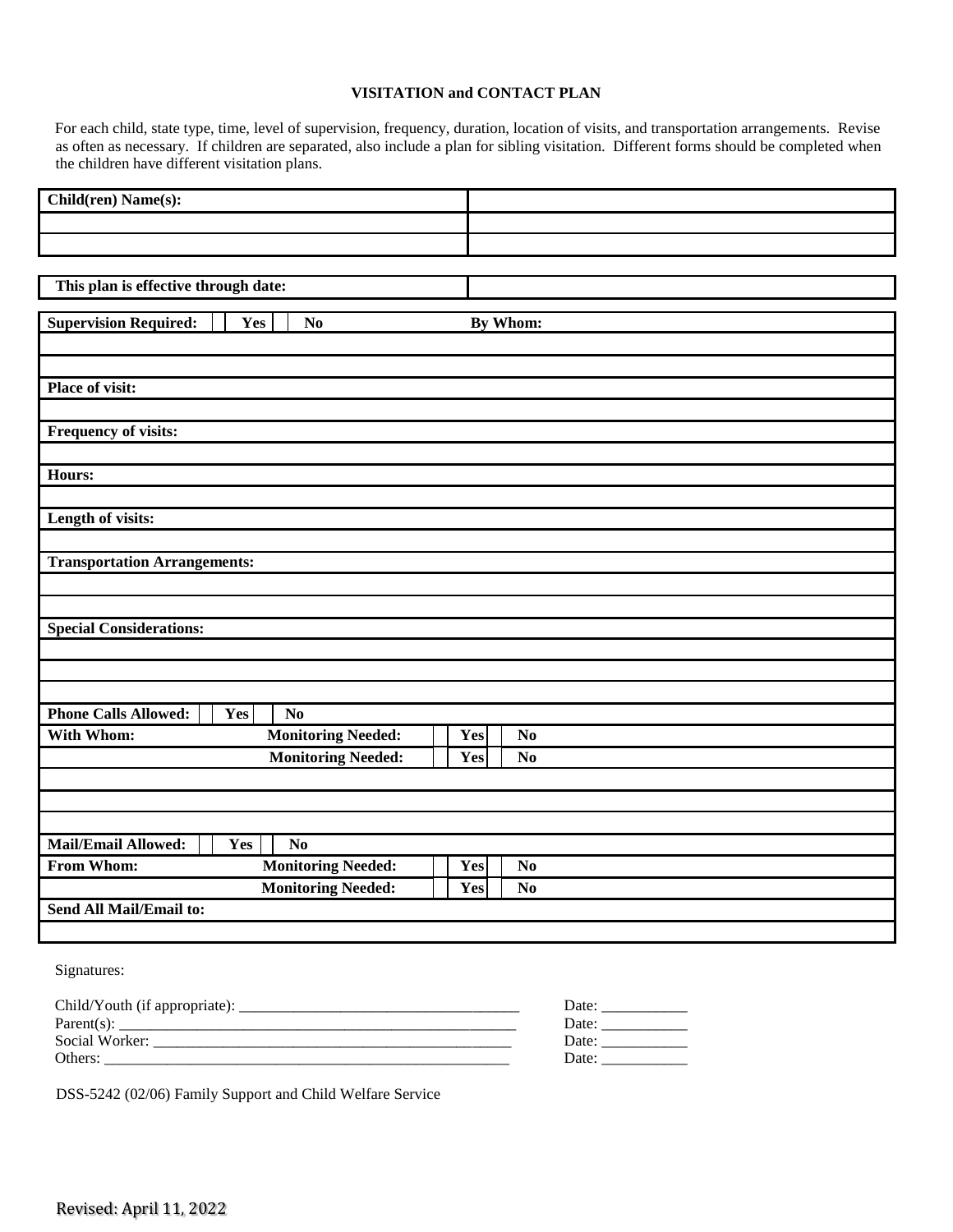#### **VIDEOTAPE / PHOTOGRAPH / RESEARCH CONSENT FORM**

I hereby authorize Firm Foundation, Inc. to MAKE and USE the following of \_\_\_\_\_\_\_\_\_\_\_\_\_\_\_\_\_\_\_\_\_\_\_\_\_\_\_\_\_\_

|                                                                                                                                                                                                                                                                                                                                                                      |                                                           | (Check all boxes consumer authorizes by this consent)                                 | (Client's name)                                                                                                                                          |
|----------------------------------------------------------------------------------------------------------------------------------------------------------------------------------------------------------------------------------------------------------------------------------------------------------------------------------------------------------------------|-----------------------------------------------------------|---------------------------------------------------------------------------------------|----------------------------------------------------------------------------------------------------------------------------------------------------------|
|                                                                                                                                                                                                                                                                                                                                                                      | Audio-Visual recordings<br>$\begin{array}{c} \end{array}$ |                                                                                       |                                                                                                                                                          |
|                                                                                                                                                                                                                                                                                                                                                                      | Photograph of my image<br>$\begin{array}{c} \end{array}$  |                                                                                       |                                                                                                                                                          |
|                                                                                                                                                                                                                                                                                                                                                                      |                                                           |                                                                                       | The agency will use these recordings for the purpose of identification, promotional and public awareness.                                                |
| any time.                                                                                                                                                                                                                                                                                                                                                            |                                                           |                                                                                       | I understand that this authorization will be time-limited until discharge from the program and that I have the right to change or revoke this consent at |
| <b>OR</b>                                                                                                                                                                                                                                                                                                                                                            |                                                           |                                                                                       |                                                                                                                                                          |
|                                                                                                                                                                                                                                                                                                                                                                      |                                                           | I decline authorization of l audio-visual recordings and/or l photographic imaging of |                                                                                                                                                          |
|                                                                                                                                                                                                                                                                                                                                                                      | (Client's name)                                           | initial here                                                                          |                                                                                                                                                          |
|                                                                                                                                                                                                                                                                                                                                                                      |                                                           |                                                                                       |                                                                                                                                                          |
|                                                                                                                                                                                                                                                                                                                                                                      |                                                           |                                                                                       |                                                                                                                                                          |
| $[] \centering \includegraphics[width=0.47\textwidth]{images/TransY_1.png} \caption{The first two different values of $100$ K, $100$ K, $100$ K, $100$ K, $100$ K, $100$ K, $100$ K, $100$ K, $100$ K, $100$ K, $100$ K, $100$ K, $100$ K, $100$ K, $100$ K, $100$ K, $100$ K, $100$ K, $100$ K, $100$ K, $100$ K, $100$ K, $100$ K, $100$ K, $100$ K, $100$ K, $10$ |                                                           | (Client's name)                                                                       | I hereby authorize ______________________________ to participate in research being conducted on behalf of Firm Foundation, Inc.                          |
| any time.                                                                                                                                                                                                                                                                                                                                                            |                                                           |                                                                                       | I understand that this authorization will be time-limited until discharge from the program and that I have the right to change or revoke this consent at |
| <b>OR</b>                                                                                                                                                                                                                                                                                                                                                            |                                                           |                                                                                       |                                                                                                                                                          |
| Ū                                                                                                                                                                                                                                                                                                                                                                    | I decline authorization for _                             | (Client's name)                                                                       | to participate in research being conducted on behalf of Firm Foundation, Inc.                                                                            |
|                                                                                                                                                                                                                                                                                                                                                                      |                                                           |                                                                                       |                                                                                                                                                          |
|                                                                                                                                                                                                                                                                                                                                                                      |                                                           |                                                                                       |                                                                                                                                                          |
|                                                                                                                                                                                                                                                                                                                                                                      | Client signature (required if age 12 or older)            |                                                                                       |                                                                                                                                                          |
| Date                                                                                                                                                                                                                                                                                                                                                                 |                                                           |                                                                                       |                                                                                                                                                          |
|                                                                                                                                                                                                                                                                                                                                                                      | Parent, guardian or legal custodian signature             |                                                                                       |                                                                                                                                                          |
| Date                                                                                                                                                                                                                                                                                                                                                                 |                                                           |                                                                                       |                                                                                                                                                          |
|                                                                                                                                                                                                                                                                                                                                                                      |                                                           |                                                                                       |                                                                                                                                                          |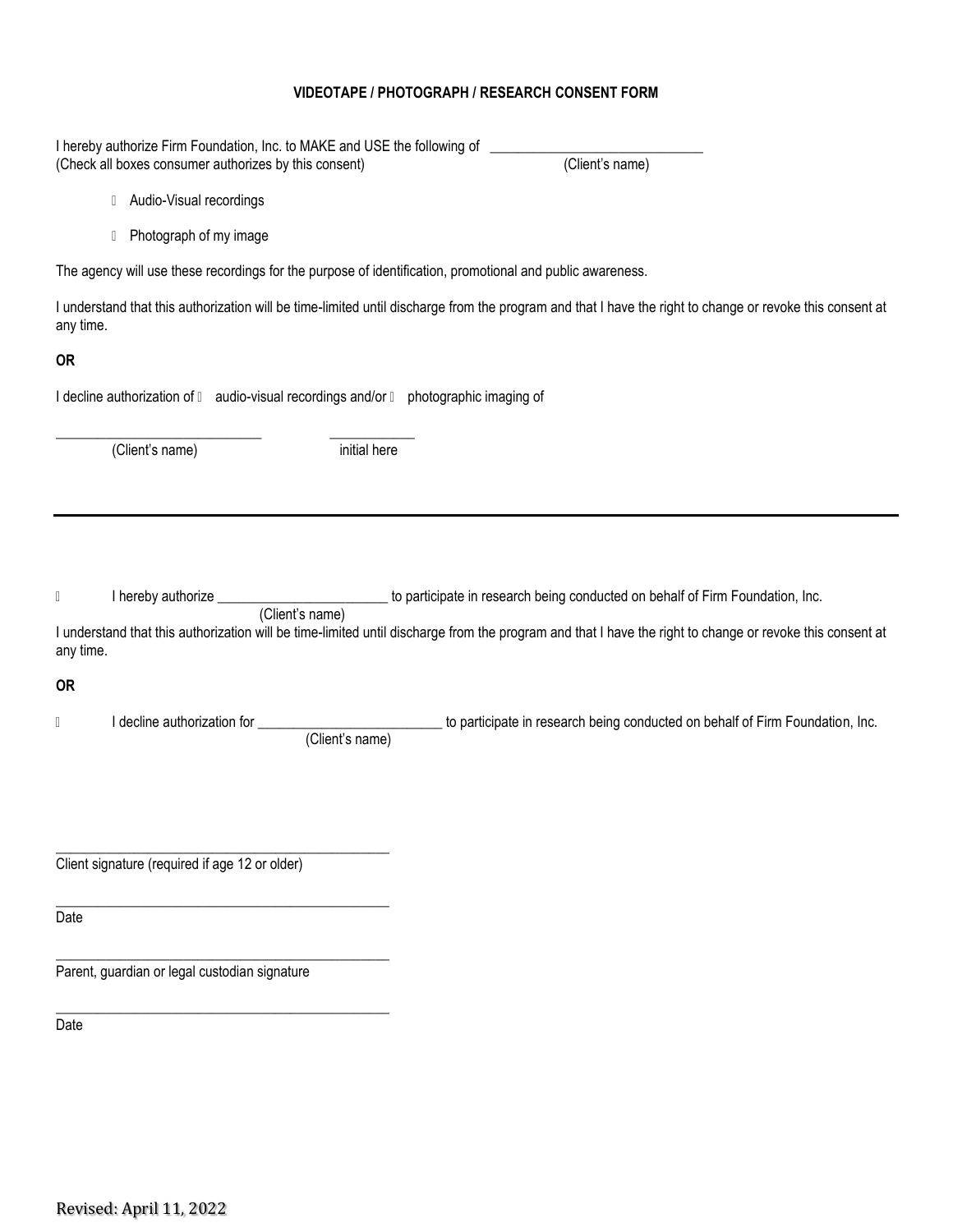|                                                                                                                                                                                                      | hereby request and authorize |
|------------------------------------------------------------------------------------------------------------------------------------------------------------------------------------------------------|------------------------------|
| (Client Name or Legal Guardian if Minor)<br>Firm Foundation, Inc. to use or disclose my protected health information to the following:                                                               |                              |
|                                                                                                                                                                                                      |                              |
|                                                                                                                                                                                                      | DOB:                         |
| Information released may be <i>verbal, electronic, or written</i> and allows for a reciprocal exchange of information. Released data may<br>include records, treatment notes, and other information. |                              |
|                                                                                                                                                                                                      |                              |

Nature of records to be released: (*Please initial beside each applicable document*)

- □ Medications
- □ Treatment Plans
- □ Treatment Recommendations
- $\Box$  Psychiatric Evaluations
- $\Box$  Psychological Evaluations
- □ Progress/Psychotherapy Notes

□ Clinical Assessments

□ IEP/School Records

□ Discharge Summaries □ Aftercare Plans/Orders □ Alcohol/Drug Treatment

□ Other:

I understand the purpose of the disclosure/redisclosure will be used for: Mental Health Treatment

**My signature below indicates that I understand what information will be released and the need for the information. I further understand that the information to be released may include information regarding drug and alcohol abuse or HIV infection, AIDS, or AIDS related conditions. This information shall be released only in accordance with NCGS §130A-143. In addition, information related to drug and alcohol abuse in my records is protected under federal regulations and cannot be released without my written consent unless otherwise provided in 42 CFR Part 2. Once information is disclosed pursuant to the signed authorization, I understand that the federal privacy law (45 CFR Part 164) protecting health information may not apply to recipient of the information and, therefore, may not prohibit the recipient from redisclosing it. Other laws, however, may prohibit redisclosure. When we disclose mental health, intellectual and developmental disabilities information protected by state law (G.S. 122C) or substance abuse treatment information protected by federal law (42 CFR Part 2), we must inform the recipient that redisclosure is prohibited except as permitted or required by these two laws. Our Notice of Privacy Practices describes the circumstances where disclosure is permitted or required by these laws.** 

**This consent will expire on**  $\qquad \qquad$  **not more than 365 days from the date of signature.** 

When this authorization is requested from the client, a copy of this signed release form shall be provided to the client or legally responsible person. **The client authorizing the release of this information also may inspect or copy the health information disclosed as permitted by NCGS § 122C-53(c).** 

**I understand that I may revoke this consent, in writing, at any time, except to the extent that action has been taken in reliance on the consent. If you choose to revoke this consent, Firm Foundation, Inc. I understand that I may refuse to sign this release of information form. I understand that Firm Foundation, Inc., may not condition treatment, payment, enrollment or eligibility for benefits if you refuse to sign the consent form. I understand that Firm Foundation, Inc., may charge a reasonable fee for copies of my medical records.**

\_\_\_\_\_\_\_\_\_\_\_\_\_\_\_\_\_\_\_\_\_\_\_\_\_\_\_\_\_\_\_\_\_\_\_\_\_\_\_\_\_\_\_\_\_\_\_\_ \_\_\_\_\_\_\_\_\_\_\_\_\_\_\_\_\_ \_\_\_\_\_\_\_\_\_

\_\_\_\_\_\_\_\_\_\_\_\_\_\_\_\_\_\_\_\_\_\_\_\_\_\_\_\_\_\_\_\_\_\_\_\_\_\_\_\_\_\_\_\_\_\_\_\_ \_\_\_\_\_\_\_\_\_\_

Client Signature (Legal Guardian if Minor) Relationship Date

Clinician/Authorized Representative Signature Date

Revised: April 11, 2022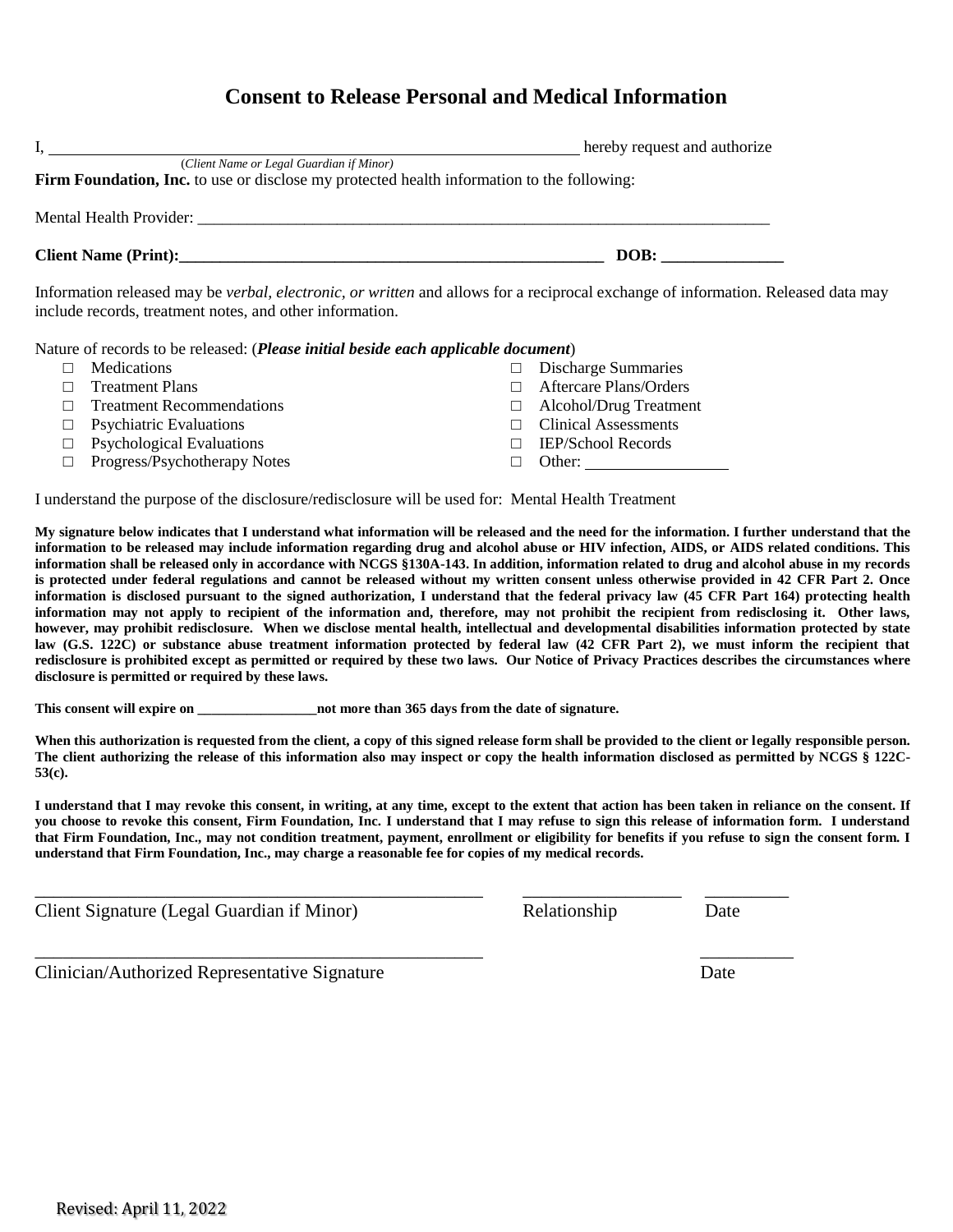|        |                                                                                                                                        |        | hereby request and authorize                                                                                                             |
|--------|----------------------------------------------------------------------------------------------------------------------------------------|--------|------------------------------------------------------------------------------------------------------------------------------------------|
|        | (Client Name or Legal Guardian if Minor)<br>Firm Foundation, Inc. to use or disclose my protected health information to the following: |        |                                                                                                                                          |
|        |                                                                                                                                        |        |                                                                                                                                          |
|        |                                                                                                                                        |        | DOB:                                                                                                                                     |
|        | include records, treatment notes, and other information.                                                                               |        | Information released may be <i>verbal, electronic, or written</i> and allows for a reciprocal exchange of information. Released data may |
|        | Nature of records to be released: ( <i>Please initial beside each applicable document</i> )                                            |        |                                                                                                                                          |
| П      | <b>Medications</b>                                                                                                                     |        | <b>Aftercare Plans/Orders</b>                                                                                                            |
| П      | <b>Treatment Plans</b>                                                                                                                 |        | Alcohol/Drug Treatment                                                                                                                   |
| П      | <b>Treatment Recommendations</b>                                                                                                       |        | <b>Clinical Assessments</b>                                                                                                              |
| $\Box$ | <b>Psychiatric Evaluations</b>                                                                                                         |        | <b>IEP/School Records</b>                                                                                                                |
|        | $\Box$ Psychological Evaluations                                                                                                       | $\Box$ | Other:                                                                                                                                   |
| $\Box$ | Progress/Psychotherapy Notes                                                                                                           |        |                                                                                                                                          |
| $\Box$ | <b>Discharge Summaries</b>                                                                                                             |        |                                                                                                                                          |
|        | Purpose of use or disclosure: (Please initial beside each applicable document)                                                         |        |                                                                                                                                          |
|        | Assessment/Evaluation                                                                                                                  |        | Coordination of Service                                                                                                                  |

□ Court Proceedings

□ Determination of Benefits

I understand the purpose of the disclosure/redisclosure will be used for: Mental Health Treatment

**My signature below indicates that I understand what information will be released and the need for the information. I further understand that the information to be released may include information regarding drug and alcohol abuse or HIV infection, AIDS, or AIDS related conditions. This information shall be released only in accordance with NCGS §130A-143. In addition, information related to drug and alcohol abuse in my records is protected under federal regulations and cannot be released without my written consent unless otherwise provided in 42 CFR Part 2. Once information is disclosed pursuant to the signed authorization, I understand that the federal privacy law (45 CFR Part 164) protecting health information may not apply to recipient of the information and, therefore, may not prohibit the recipient from redisclosing it. Other laws, however, may prohibit redisclosure. When we disclose mental health, intellectual and developmental disabilities information protected by state law (G.S. 122C) or substance abuse treatment information protected by federal law (42 CFR Part 2), we must inform the recipient that redisclosure is prohibited except as permitted or required by these two laws. Our Notice of Privacy Practices describes the circumstances where disclosure is permitted or required by these laws.** 

**This consent will expire on \_\_\_\_\_\_\_\_\_\_\_\_\_\_\_\_\_not more than 365 days from the date of signature.** 

When this authorization is requested from the client, a copy of this signed release form shall be provided to the client or legally responsible person. **The client authorizing the release of this information also may inspect or copy the health information disclosed as permitted by NCGS § 122C-53(c).** 

**I understand that I may revoke this consent, in writing, at any time, except to the extent that action has been taken in reliance on the consent. If you choose to revoke this consent, Firm Foundation, Inc. I understand that I may refuse to sign this release of information form. I understand that Firm Foundation, Inc., may not condition treatment, payment, enrollment or eligibility for benefits if you refuse to sign the consent form. I understand that Firm Foundation, Inc., may charge a reasonable fee for copies of my medical records.**

\_\_\_\_\_\_\_\_\_\_\_\_\_\_\_\_\_\_\_\_\_\_\_\_\_\_\_\_\_\_\_\_\_\_\_\_\_\_\_\_\_\_\_\_\_\_\_\_ \_\_\_\_\_\_\_\_\_\_\_\_\_\_\_\_\_ \_\_\_\_\_\_\_\_\_

\_\_\_\_\_\_\_\_\_\_\_\_\_\_\_\_\_\_\_\_\_\_\_\_\_\_\_\_\_\_\_\_\_\_\_\_\_\_\_\_\_\_\_\_\_\_\_\_ \_\_\_\_\_\_\_\_\_\_

Client Signature (Legal Guardian if Minor) Relationship Date

Clinician/Authorized Representative Signature Date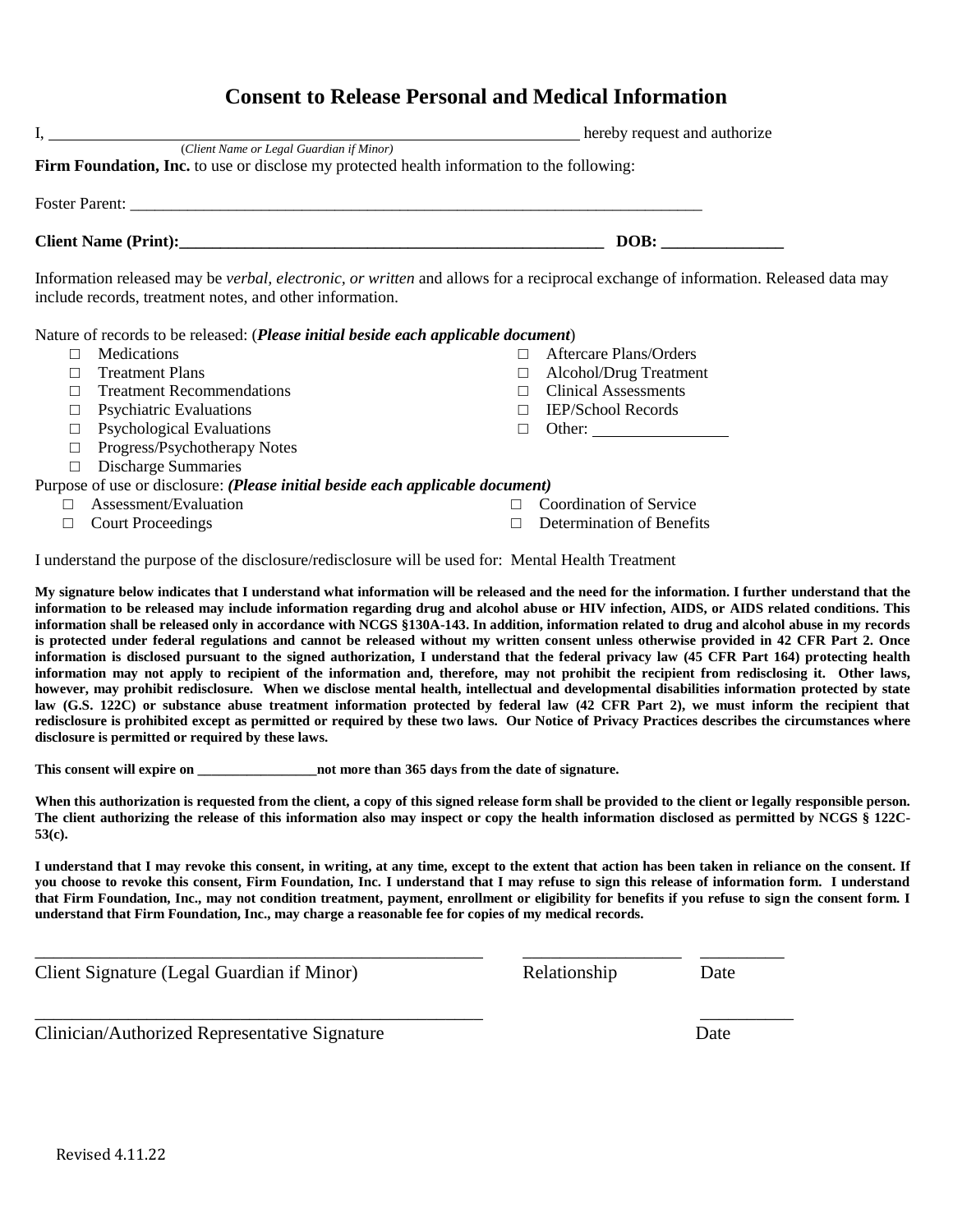| Ι,     |                                                                                                                                                                                                      |   | hereby request and authorize     |
|--------|------------------------------------------------------------------------------------------------------------------------------------------------------------------------------------------------------|---|----------------------------------|
|        | (Client Name or Legal Guardian if Minor)                                                                                                                                                             |   |                                  |
|        | Firm Foundation, Inc. to use or disclose my protected health information to the following:                                                                                                           |   |                                  |
|        |                                                                                                                                                                                                      |   |                                  |
|        |                                                                                                                                                                                                      |   | DOB:                             |
|        | Information released may be <i>verbal, electronic, or written</i> and allows for a reciprocal exchange of information. Released data may<br>include records, treatment notes, and other information. |   |                                  |
|        | Nature of records to be released: ( <i>Please initial beside each applicable document</i> )                                                                                                          |   |                                  |
| $\Box$ | School Records (attendance, grades, suspensions)                                                                                                                                                     |   | $\Box$ Psychological Evaluations |
|        | <b>IEP/BIP</b>                                                                                                                                                                                       | П | <b>Clinical Assessments</b>      |
|        | <b>Birth Certificate</b>                                                                                                                                                                             |   | <b>Treatment Recommendations</b> |
|        | <b>Immunization Records</b>                                                                                                                                                                          | Г | Other:                           |
|        | <b>Medications</b>                                                                                                                                                                                   |   |                                  |
|        |                                                                                                                                                                                                      |   |                                  |

Purpose of use or disclosure: *(Please initial beside each applicable document)*

- □ Assessment/Evaluation
- □ Court Proceedings
- □ Coordination of Service
- $\Box$  Determination of Benefits

I understand the purpose of the disclosure/redisclosure will be used for: Mental Health Treatment

**My signature below indicates that I understand what information will be released and the need for the information. I further understand that the information to be released may include information regarding drug and alcohol abuse or HIV infection, AIDS, or AIDS related conditions. This information shall be released only in accordance with NCGS §130A-143. In addition, information related to drug and alcohol abuse in my records is protected under federal regulations and cannot be released without my written consent unless otherwise provided in 42 CFR Part 2. Once information is disclosed pursuant to the signed authorization, I understand that the federal privacy law (45 CFR Part 164) protecting health information may not apply to recipient of the information and, therefore, may not prohibit the recipient from redisclosing it. Other laws, however, may prohibit redisclosure. When we disclose mental health, intellectual and developmental disabilities information protected by state law (G.S. 122C) or substance abuse treatment information protected by federal law (42 CFR Part 2), we must inform the recipient that redisclosure is prohibited except as permitted or required by these two laws. Our Notice of Privacy Practices describes the circumstances where disclosure is permitted or required by these laws.** 

**This consent will expire on \_\_\_\_\_\_\_\_\_\_\_\_\_\_\_\_\_not more than 365 days from the date of signature.** 

When this authorization is requested from the client, a copy of this signed release form shall be provided to the client or legally responsible person. **The client authorizing the release of this information also may inspect or copy the health information disclosed as permitted by NCGS § 122C-53(c).** 

**I understand that I may revoke this consent, in writing, at any time, except to the extent that action has been taken in reliance on the consent. If you choose to revoke this consent, Firm Foundation, Inc. I understand that I may refuse to sign this release of information form. I understand that Firm Foundation, Inc., may not condition treatment, payment, enrollment or eligibility for benefits if you refuse to sign the consent form. I understand that Firm Foundation, Inc., may charge a reasonable fee for copies of my medical records.**

\_\_\_\_\_\_\_\_\_\_\_\_\_\_\_\_\_\_\_\_\_\_\_\_\_\_\_\_\_\_\_\_\_\_\_\_\_\_\_\_\_\_\_\_\_\_\_\_ \_\_\_\_\_\_\_\_\_\_\_\_\_\_\_\_\_ \_\_\_\_\_\_\_\_\_

Client Signature (Legal Guardian if Minor) Relationship Date

Clinician/Authorized Representative Signature Date

\_\_\_\_\_\_\_\_\_\_\_\_\_\_\_\_\_\_\_\_\_\_\_\_\_\_\_\_\_\_\_\_\_\_\_\_\_\_\_\_\_\_\_\_\_\_\_\_ \_\_\_\_\_\_\_\_\_\_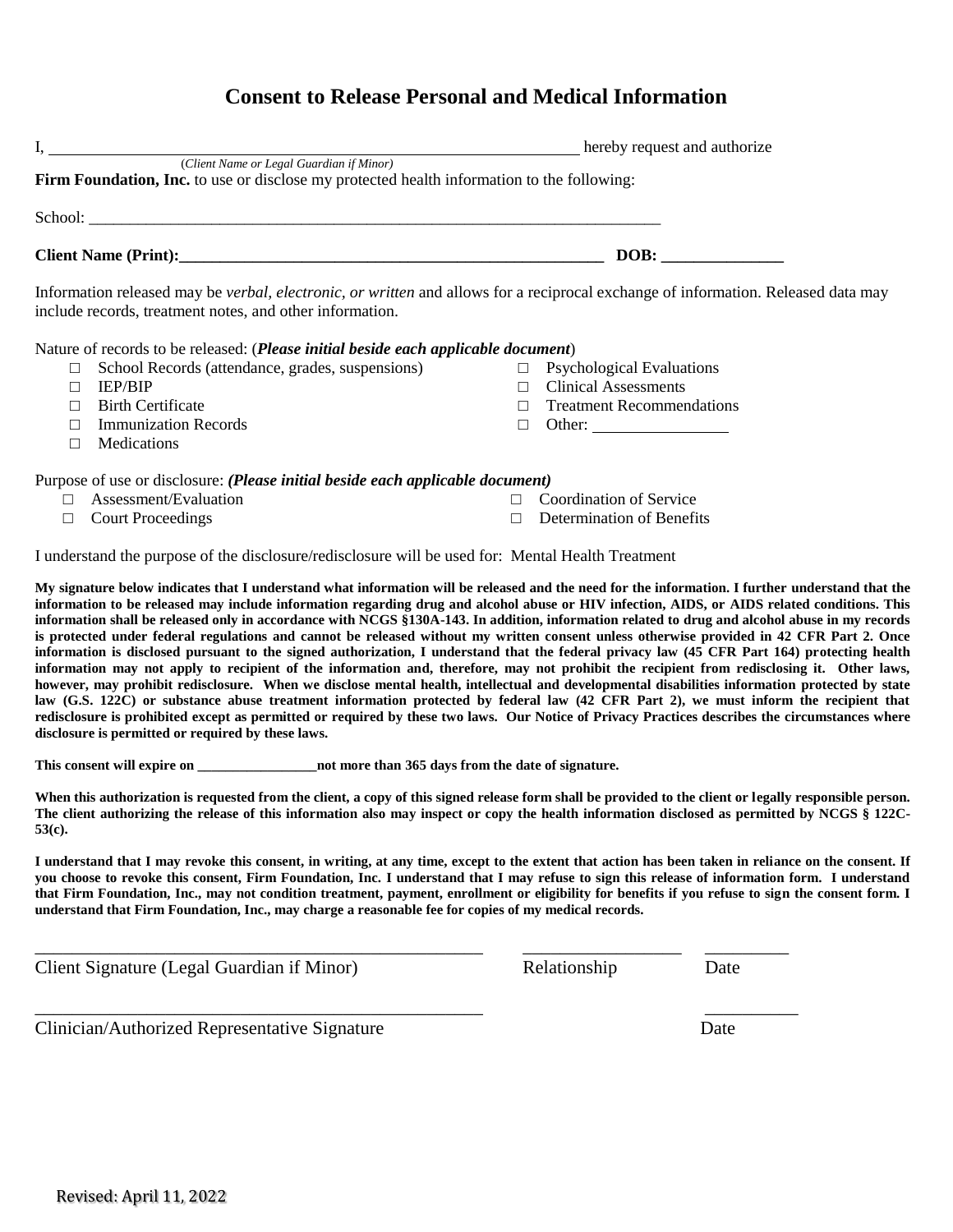|                                                                                                                                                                                                                                     | hereby request and authorize                                                                                                             |
|-------------------------------------------------------------------------------------------------------------------------------------------------------------------------------------------------------------------------------------|------------------------------------------------------------------------------------------------------------------------------------------|
| (Client Name or Legal Guardian if Minor)                                                                                                                                                                                            |                                                                                                                                          |
| <b>Firm Foundation, Inc.</b> to use or disclose my protected health information to the following:                                                                                                                                   |                                                                                                                                          |
|                                                                                                                                                                                                                                     |                                                                                                                                          |
| <b>Client Name (Print):</b> The same of the same of the same of the same of the same of the same of the same of the same of the same of the same of the same of the same of the same of the same of the same of the same of the sam | DOB:                                                                                                                                     |
|                                                                                                                                                                                                                                     | Information released may be <i>verbal, electronic, or written</i> and allows for a reciprocal exchange of information. Released data may |
| include records, treatment notes, and other information.                                                                                                                                                                            |                                                                                                                                          |

Nature of records to be released: (*Please initial beside each applicable document*)

- □ Medications/Prescriptions
- □ Medical Examination/Records
- □ Dental Examination/Records
- □ Treatment Plans
- □ Treatment Recommendations
- $\Box$  Psychiatric Evaluations
- □ Psychological Evaluations

Purpose of use or disclosure: *(Please initial beside each applicable document)*

- □ Assessment/Evaluation
- □ Court Proceedings
- 
- □ Determination of Benefits

I understand the purpose of the disclosure/redisclosure will be used for: Mental Health Treatment

**My signature below indicates that I understand what information will be released and the need for the information. I further understand that the information to be released may include information regarding drug and alcohol abuse or HIV infection, AIDS, or AIDS related conditions. This information shall be released only in accordance with NCGS §130A-143. In addition, information related to drug and alcohol abuse in my records is protected under federal regulations and cannot be released without my written consent unless otherwise provided in 42 CFR Part 2. Once information is disclosed pursuant to the signed authorization, I understand that the federal privacy law (45 CFR Part 164) protecting health information may not apply to recipient of the information and, therefore, may not prohibit the recipient from redisclosing it. Other laws, however, may prohibit redisclosure. When we disclose mental health, intellectual and developmental disabilities information protected by state law (G.S. 122C) or substance abuse treatment information protected by federal law (42 CFR Part 2), we must inform the recipient that redisclosure is prohibited except as permitted or required by these two laws. Our Notice of Privacy Practices describes the circumstances where disclosure is permitted or required by these laws.** 

**This consent will expire on \_\_\_\_\_\_\_\_\_\_\_\_\_\_\_\_\_not more than 365 days from the date of signature.** 

When this authorization is requested from the client, a copy of this signed release form shall be provided to the client or legally responsible person. **The client authorizing the release of this information also may inspect or copy the health information disclosed as permitted by NCGS § 122C-53(c).** 

**I understand that I may revoke this consent, in writing, at any time, except to the extent that action has been taken in reliance on the consent. If you choose to revoke this consent, Firm Foundation, Inc. I understand that I may refuse to sign this release of information form. I understand that Firm Foundation, Inc., may not condition treatment, payment, enrollment or eligibility for benefits if you refuse to sign the consent form. I understand that Firm Foundation, Inc., may charge a reasonable fee for copies of my medical records.**

\_\_\_\_\_\_\_\_\_\_\_\_\_\_\_\_\_\_\_\_\_\_\_\_\_\_\_\_\_\_\_\_\_\_\_\_\_\_\_\_\_\_\_\_\_\_\_\_ \_\_\_\_\_\_\_\_\_\_\_\_\_\_\_\_\_ \_\_\_\_\_\_\_\_\_

\_\_\_\_\_\_\_\_\_\_\_\_\_\_\_\_\_\_\_\_\_\_\_\_\_\_\_\_\_\_\_\_\_\_\_\_\_\_\_\_\_\_\_\_\_\_\_\_ \_\_\_\_\_\_\_\_\_\_

Client Signature (Legal Guardian if Minor) Relationship Date

Clinician/Authorized Representative Signature Date

Revised: April 11, 2022

□ Clinical Assessments □ IEP/School Records

□ Immunization Records

□ Discharge Summaries □ Alcohol/Drug Treatment

□ Progress/Psychotherapy Notes

- □ Other:
- □ Coordination of Service
- 
- 
-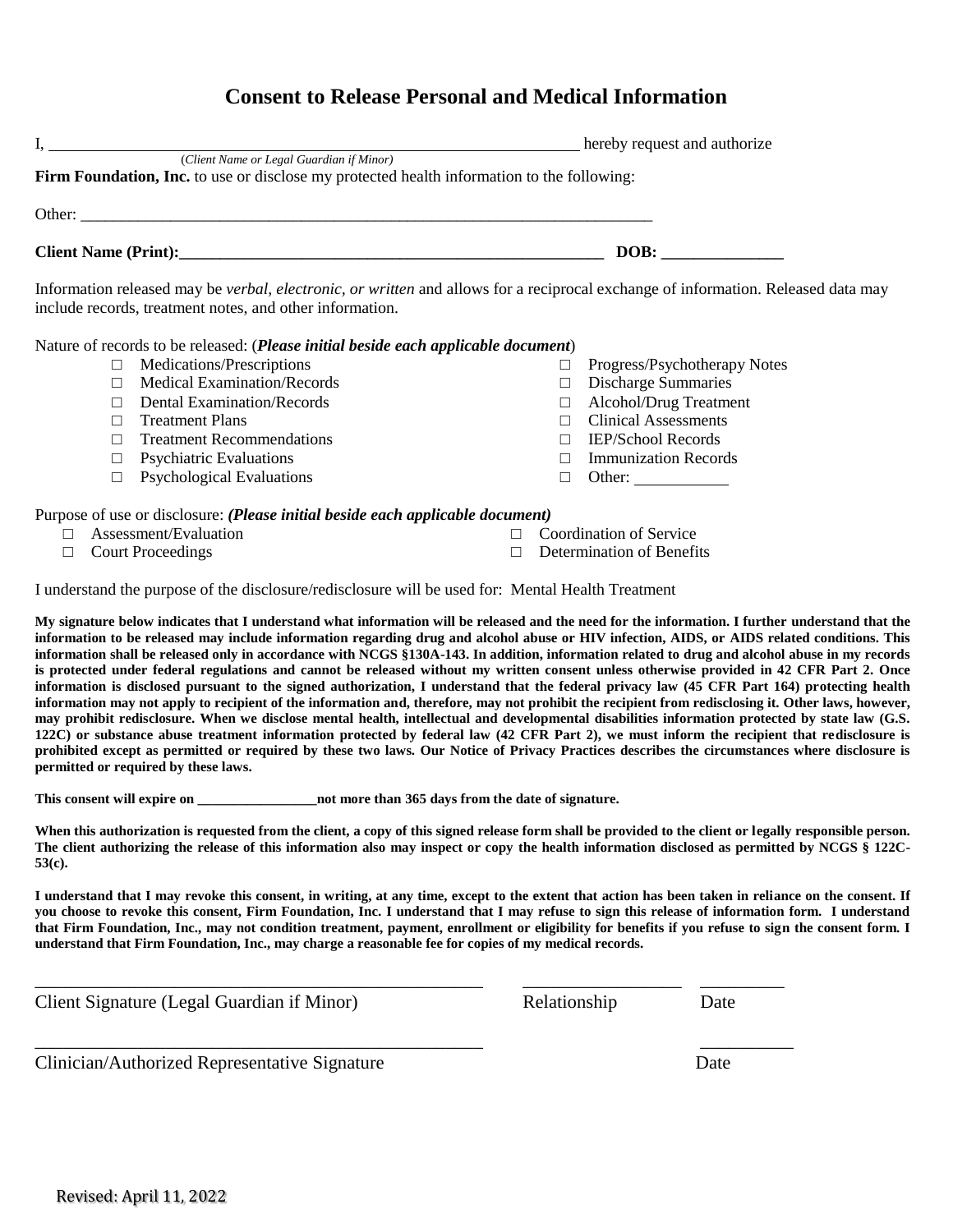| (Client Name or Legal Guardian if Minor)<br>Firm Foundation, Inc. to use or disclose my protected health information to the following:                                                               |                                        |  |
|------------------------------------------------------------------------------------------------------------------------------------------------------------------------------------------------------|----------------------------------------|--|
| Medical/Dental Provider:                                                                                                                                                                             |                                        |  |
| Client Name (Print):                                                                                                                                                                                 | DOB:                                   |  |
|                                                                                                                                                                                                      |                                        |  |
| Information released may be <i>verbal, electronic, or written</i> and allows for a reciprocal exchange of information. Released data may<br>include records, treatment notes, and other information. |                                        |  |
| Nature of records to be released: ( <i>Please initial beside each applicable document</i> )                                                                                                          |                                        |  |
| Medications/Prescriptions<br>$\Box$                                                                                                                                                                  | <b>Psychological Evaluations</b><br>⊔  |  |
| <b>Medical Examination/Records</b>                                                                                                                                                                   | Progress/Psychotherapy Notes<br>$\Box$ |  |

I, hereby request and authorize

- 
- □ Aftercare Plans/Orders
- □ Alcohol/Drug Treatment
- □ Clinical Assessments
- □ Other:

Purpose of use or disclosure: *(Please initial beside each applicable document)*

□ Assessment/Evaluation

□ Immunization Records □ Treatment Plans

□ Treatment Recommendations  $\Box$  Psychiatric Evaluations

□ Court Proceedings

- □ Coordination of Service
- □ Determination of Benefits

I understand the purpose of the disclosure/redisclosure will be used for: Mental Health Treatment

**My signature below indicates that I understand what information will be released and the need for the information. I further understand that the information to be released may include information regarding drug and alcohol abuse or HIV infection, AIDS, or AIDS related conditions. This information shall be released only in accordance with NCGS §130A-143. In addition, information related to drug and alcohol abuse in my records is protected under federal regulations and cannot be released without my written consent unless otherwise provided in 42 CFR Part 2. Once information is disclosed pursuant to the signed authorization, I understand that the federal privacy law (45 CFR Part 164) protecting health information may not apply to recipient of the information and, therefore, may not prohibit the recipient from redisclosing it. Other laws, however, may prohibit redisclosure. When we disclose mental health, intellectual and developmental disabilities information protected by state law (G.S. 122C) or substance abuse treatment information protected by federal law (42 CFR Part 2), we must inform the recipient that redisclosure is prohibited except as permitted or required by these two laws. Our Notice of Privacy Practices describes the circumstances where disclosure is permitted or required by these laws.** 

**This consent will expire on \_\_\_\_\_\_\_\_\_\_\_\_\_\_\_\_\_not more than 365 days from the date of signature.** 

When this authorization is requested from the client, a copy of this signed release form shall be provided to the client or legally responsible person. **The client authorizing the release of this information also may inspect or copy the health information disclosed as permitted by NCGS § 122C-53(c).** 

**I understand that I may revoke this consent, in writing, at any time, except to the extent that action has been taken in reliance on the consent. If you choose to revoke this consent, Firm Foundation, Inc. I understand that I may refuse to sign this release of information form. I understand that Firm Foundation, Inc., may not condition treatment, payment, enrollment or eligibility for benefits if you refuse to sign the consent form. I understand that Firm Foundation, Inc., may charge a reasonable fee for copies of my medical records.**

\_\_\_\_\_\_\_\_\_\_\_\_\_\_\_\_\_\_\_\_\_\_\_\_\_\_\_\_\_\_\_\_\_\_\_\_\_\_\_\_\_\_\_\_\_\_\_\_ \_\_\_\_\_\_\_\_\_\_\_\_\_\_\_\_\_ \_\_\_\_\_\_\_\_\_

\_\_\_\_\_\_\_\_\_\_\_\_\_\_\_\_\_\_\_\_\_\_\_\_\_\_\_\_\_\_\_\_\_\_\_\_\_\_\_\_\_\_\_\_\_\_\_\_ \_\_\_\_\_\_\_\_\_\_

Client Signature (Legal Guardian if Minor) Relationship Date

Clinician/Authorized Representative Signature Date